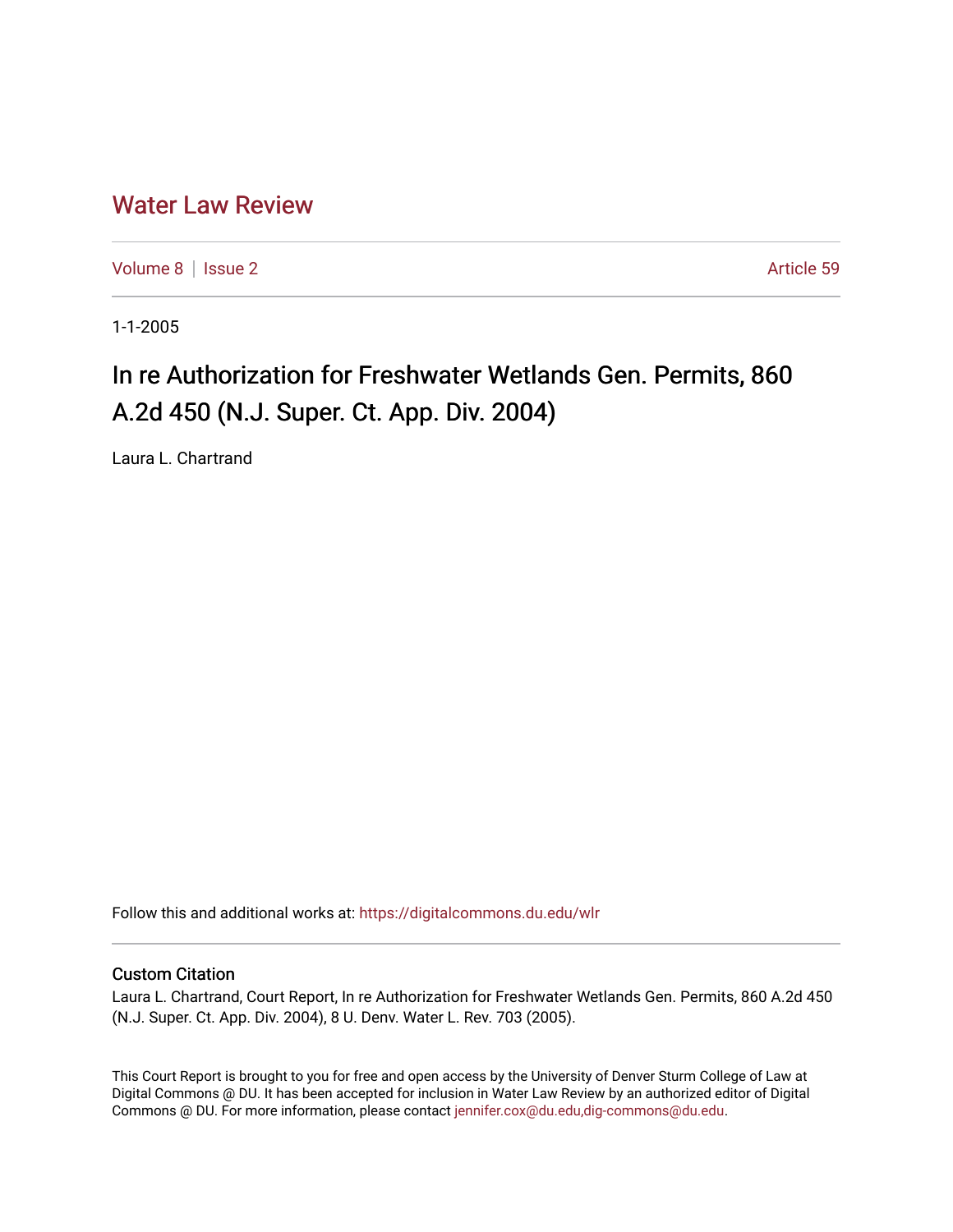*COURT REPORTS*

high as the owner of the easement desires, subject to the natural fluctuations of weather and seasons" was a long-standing rule of law in New Hampshire. Furthermore, the court clarified an owner had the right to increase water levels as high as possible, regardless of any seasonal variations in water levels during the prescriptive period.

Looking to Sandford's case, the court then concluded a reasonable person could have found the town did have an easement to flow Sandford's land to 534.7 feet above sea level. The court reasoned this was consistent with the historical and customary use of the dam, taking into account seasonal changes in weather. Therefore, the New Hampshire Supreme Court agreed with the trial court in determining the scope of the town's easement and affirmed its ruling.

*John Lintzenich*

### NEW JERSEY

*In re* Authorization for Freshwater **Wetlands Gen. Permits, 860 A.2d** 450 **(N.J.** Super. Ct. **App.** Div. 2004) (holding the NewJersey Department of Environmental Protection must gather additional facts and conduct further analysis to determine whether wetlands were isolated because evidence suggesting otherwise).

Preserve **Old** Northfield ("POND") appealed the decision of the New Jersey Department of Environmental Protection **("DEP")** to issue Daniel Markowitz of Maramark Builders, **L.L.C.** ("Markowitz") a Letter of Interpretation ("LOI") and a Freshwater Wetlands General Permit **("GP6"). DEP** issued the LOI and the **GP6** after it concluded the wetlands on Markowitz's land were "isolated wetlands" within the meaning of New Jersey state law. **POND** contended Markowitz's land, which sat adjacent to **POND** land, contained numerous wetlands consisting in part of an inland tributary system and the **GP6** violated the Freshwater Wetlands Protection Act ("FWPA").

In February 2001 Markowitz applied to **DEP** for authorization to **fill** a portion of the wetlands in connection with his residential construction project. From the time of application time until the end of **2003, POND,** its engineering expert, and other interested parties submitted numerous documents and reports to **DEP** in opposition of the application. Specifically, **POND** submitted information that indicated a loss of flood storage from stormwater would occur with filled wetlands, resulting in ponding and flooding on **POND** land.

On June **8** and August 20, 2001, **DEP** inspected the property at issue. After these inspections, **DEP** issued the LOI on August **30,** 2001. The **LOI** reflected DEP's finding that the wetlands were of "intermediate" and "ordinary" resource value as defined in the FWPA and New Jersey state law. **DEP** denied POND's request for an adjudicatory hearing. **POND** continued to submit additional reports and requested **DEP** visit the property during the rainy months in order to observe the